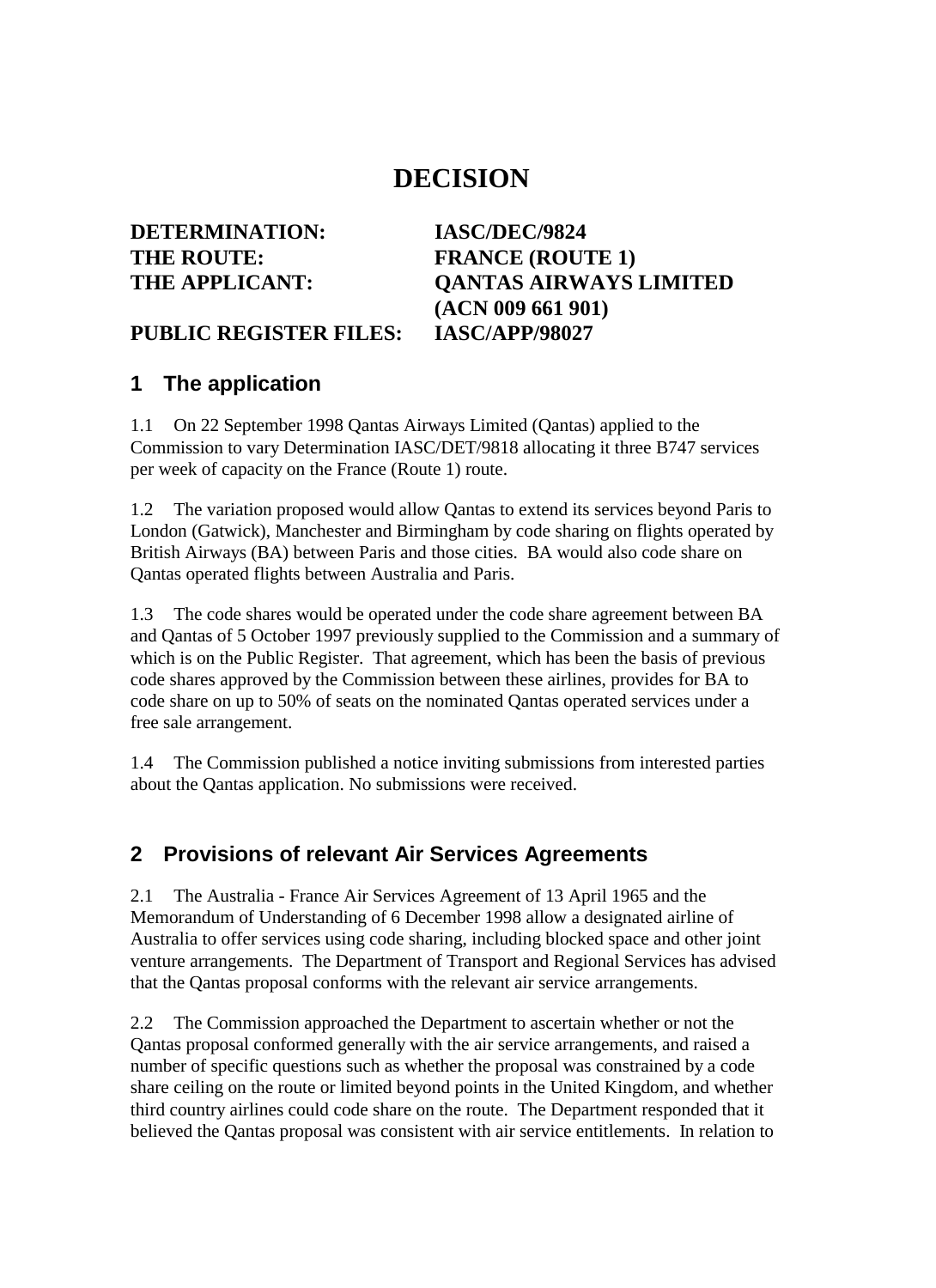the specific questions, the Department advised that there were no code share ceiling or beyond point restraints relevant to the proposal and that while the air service arrangements did not explicity provide for third country code sharing, the Department was confident this is permissible.

2.3 The Commission has accepted the Department's assurances that the proposal accords with the relevant air service arrangements.

## **3 Legislative framework**

3.1 The legislative framework for varying determinations made under the *International Air Services Commission Act 1992* (the Act) provides that carriers to whom a determination allocates capacity may, at any time, apply to the Commission, under section 21 of the Act, for the determination to be varied. Under section 24(1), the Commission must make a decision either confirming the determination or varying the determination as requested in the application.

3.2 Under section 24(2), the Commission must not make a decision varying the determination in a way that varies, or has the effect of varying, an allocation of capacity unless the Commission is satisfied that the allocation, as so varied, would be of benefit to the public.

3.3 In exercising its powers, the Commission must take account of the objects of the Act as set out in section 3 and of the requirement of section  $6(3)(b)$  that the Commission have regard to Australia's international obligations concerning the operation of international air services.

3.4 Section 6(3)(a) also requires the Commission to comply with policy statements made by the Minister under section 11. The current Policy Statement dated 23 April 1997 includes criteria to be applied by the Commission in assessing the benefit to the public of allocations of capacity and of variations to existing determinations.

### **4 Commission's assessment**

4.1 A carrier cannot use allocated capacity by providing services jointly with any other carrier without the prior approval of the Commission. For this purpose, the Commission has decided previously that the provision of services jointly includes, *inter alia,* code sharing, seat exchanges, block space arrangements and revenue pooling.

4.2 The Commission may determine whether or not an application to code share should be approved utilising the public benefit criteria contained in paragraph 5 of the Policy Statement. This is consistent with the objects set out in section 3 of the Act.

4.3 The Commission's task is to determine whether the Determination, as varied, would be of benefit to the public. As the Commission noted in IASC/DEC/9723, this means that the Commission should decide whether, following the proposed variation,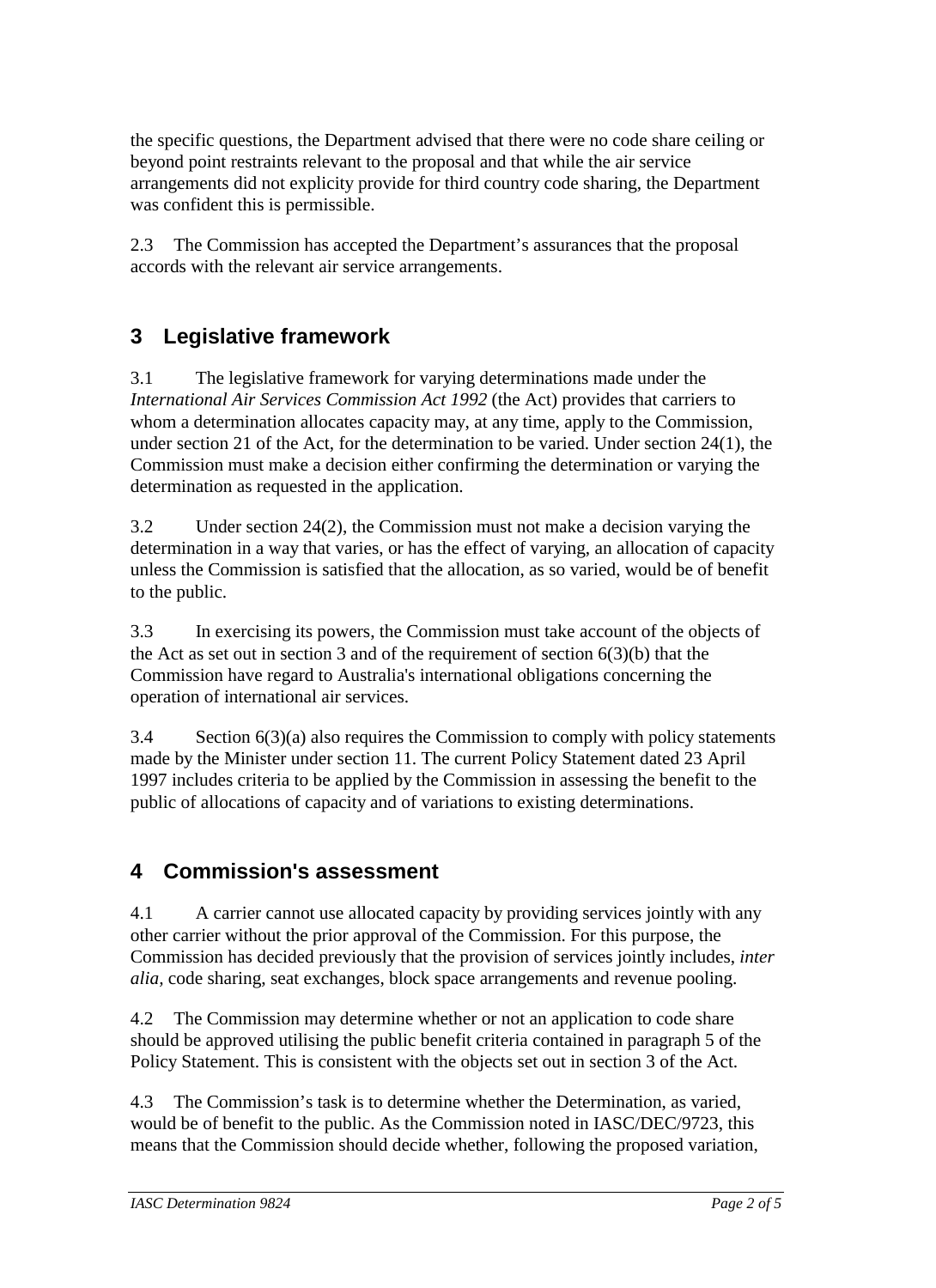there would at least be the same level of public benefits as before the variation. If not then the application should be rejected. The Commission does not see this as requiring a finding that the variations themselves result in increased benefits.

4.4 Qantas has submitted that the following benefits accrue from the proposed code shares:

*Tourism and consumer benefits*: The proposal will provide United Kingdom and Australian originating passengers with additional service opportunities for travel between Australia and the United Kingdom, including options for travel to and from regional United Kingdom cities by connections through a foreign international airport rather than at Heathrow;

*Industry structure*: The proposal will provide Qantas with improved ability to sell its Paris – Australia flights. This factor, combined with BA's traffic contribution on the Paris flights, will enhance Qantas loads and revenue and contribute to further development of the Paris route.

*Competition benefits*: The code share on BA flights will enhance Qantas' ability to compete for traffic in the United Kingdom – Australia, and United Kingdom – Asia markets. BA's contribution to Paris loads will assist Qantas to sustain and expand its Paris services. Such a result is consistent with the Policy Statement objective of developing strong Australian carriers capable of competing with other carriers.

4.5 In accordance with the Memorandum of Understanding between the Commission and the Australian Competition and Consumer Commission (ACCC), implemented to minimise duplication between the two bodies, the Commission sought the ACCC's view on the code share proposal.

4.6 The ACCC has stated that it is unlikely that the proposed code share operations would substantially lessen competition within the meaning of the *Trade Practices Act 1974* or cause any major consumer protection problems.

4.7 The ACCC notes that the code share operations with BA to France involve Australia- United Kingdom traffic transiting that country and do not involve fifth freedom traffic. The ACCC also acknowledges potential benefits including a wider choice of routes for consumers, an ability to accommodate increased United Kingdom traffic in peak periods and possible contributions to increased frequencies over time.

4.8 The Qantas proposal will result in up to 50% of the capacity currently available to Australian carriers on the France route being subject to code share.

4.9 After consideration of the claims made by Qantas and the submission made by the ACCC, the Commission concludes that it should approve the code share subject to certain conditions referred to below. The Commission is satisfied that variation of the Determination as requested would not result in a diminution of public benefit.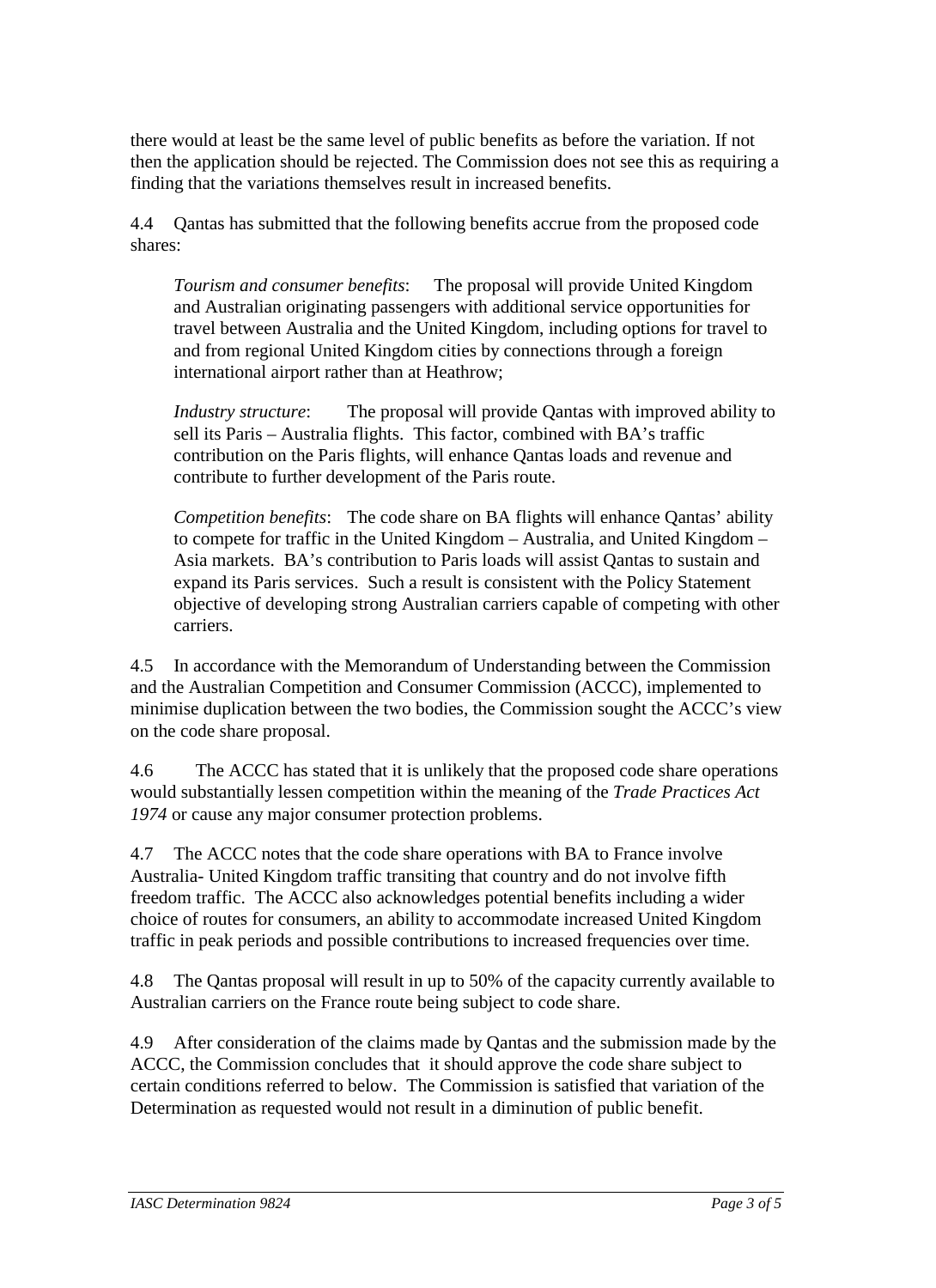## **5 Role of the ACCC**

5.1 Nothing in the Commission's decision should be taken as indicating either approval or disapproval by the ACCC. The Commission's decision is made without prejudicing, in any way, possible future consideration by the ACCC of the code share agreement or operations under it.

#### **6 Other issues**

6.1 The Commission will specify in the relevant determinations that Qantas may use the allocated capacity to operate joint services with BA in accordance with the code share agreement of 5 October 1997, a signed copy of which has been supplied to the Commission.

6.2 Qantas has advised the Commission that the Paris services will be included as Designated Route Services under Schedule 1 of the Joint Services Agreement (JSA) between Qantas and BA which came into effect on 19 June 1995. That agreement, which is a broad ranging commercial agreement covering revenue sharing, joint fares, schedule co-ordination and integrated marketing, was authorised on public benefit grounds by the Trade Practices Commission (now the ACCC) on 12 May 1995. Although the JSA is a wide ranging agreement it does not include code share services.

6.3 The ACCC has confirmed that if Schedule 1 of the JSA is amended to include the Sydney-Paris sector, that sector would automatically be regarded as authorised by the ACCC in terms of the 12 May 1995 decision.

6.4 The Commission normally includes conditions in determinations approving code shares that the Australian carrier must price and sell its services on the route independently and that it must not share or pool revenues. To the extent that these activities will be allowed on this route by an authorisation issued by the Trade Practices Commission (TPC) the Commission will not be including such conditions in the varied determination for the France route. However, the Commission will be inserting conditions that such activities will not be allowed in the event that the ACCC withdraws any relevant TPC authorisation in relation to these matters.

### **Decision (IASC/DEC/9824)**

6.5 The Commission approves the variation of Determination IASC/DET/9818, allocating capacity on the Australia – France (Route 1) route to Qantas, to permit Qantas to utilise the capacity in joint services with British Airways, in accordance with the code share agreement dated 5 October 1997, insofar as that agreement relates to the Australia – France (Route 1) route, as follows:

(1) British Airways may code share on Qantas operated services covered by the Determination; and